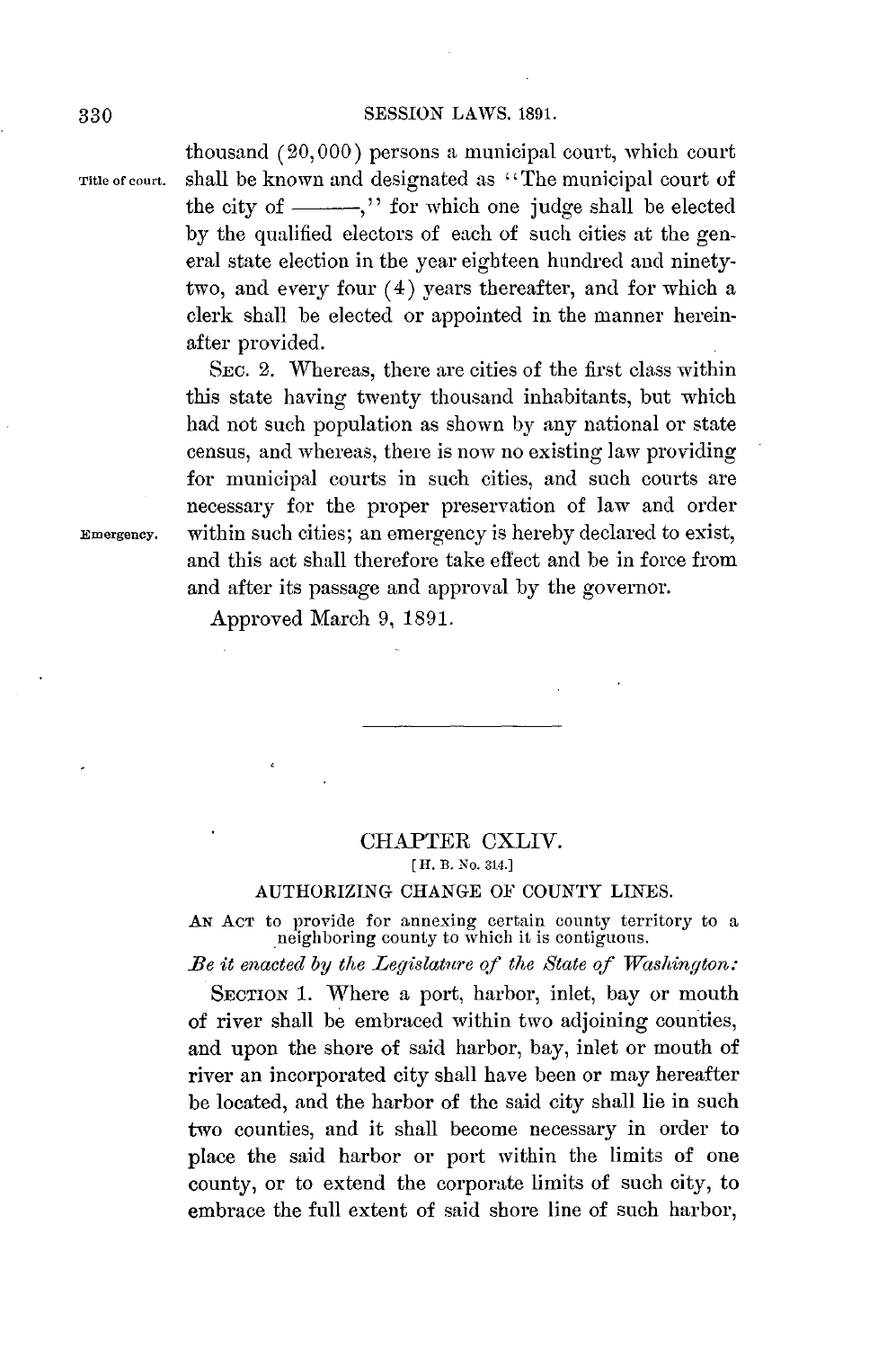port or bay, and the waters of said harbor, together with a strip of the adjacent and contiguous upland territory not exceeding three miles in width (to be measured back from high water mark) and six miles in length, and not being at a greater distance in any part of said strip from the court house in the county seat of the county to which said territory is proposed to be annexed, as said county seat and court house are now situated, than the distance of ten miles. In all such cases when a majority of the qualified electors consent of ocliving upon any territory in any county of this state within which said harbor shall partly **be** embraced shall desire to have such territory stricken from the county of which it shall then be a part and added to and made a part of the county contiguous thereto, they may present a petition describing with proper certainty the bounds and area of such territory, with the reasons for making such application, to the board of county commissioners of the county in which such territory shall be, who shall proceed to ascertain if  $_{\rm{commisioners}}^{\rm{Duty\ of\ country}}$ such petition contains the requisite number of petitioners, who shall be *bona fde* residents of the territory sought to be stricken off and transferred to the contiguous county, and if satisfied that the petition is signed by a majority of the *bona fde* electors of such territory, and that there will remain in the county from which such territory is taken more than four thousand inhabitants, the said board shall make an order that a special election shall be held within special electhe limits of the territory described in the petition, upon a date to be named in the said order. Notices of such election shall contain a description of the territory proposed to be transferred, the names of the counties from and to which such transfer is intended to be made, and shall be posted and published as required for general elections.

SEC. 2. The said election shall be conducted in all re-conductor. spects as general elections are conducted under the law governing general elections, so far as they may be applicable, except that there shall be triplicate returns made, one to **Returns.** each of the respective county auditors, another to the office of the secretary of state. The ballots used at such election shall contain the words "For transferring territory," or "Against transferring territory." The votes shall be can-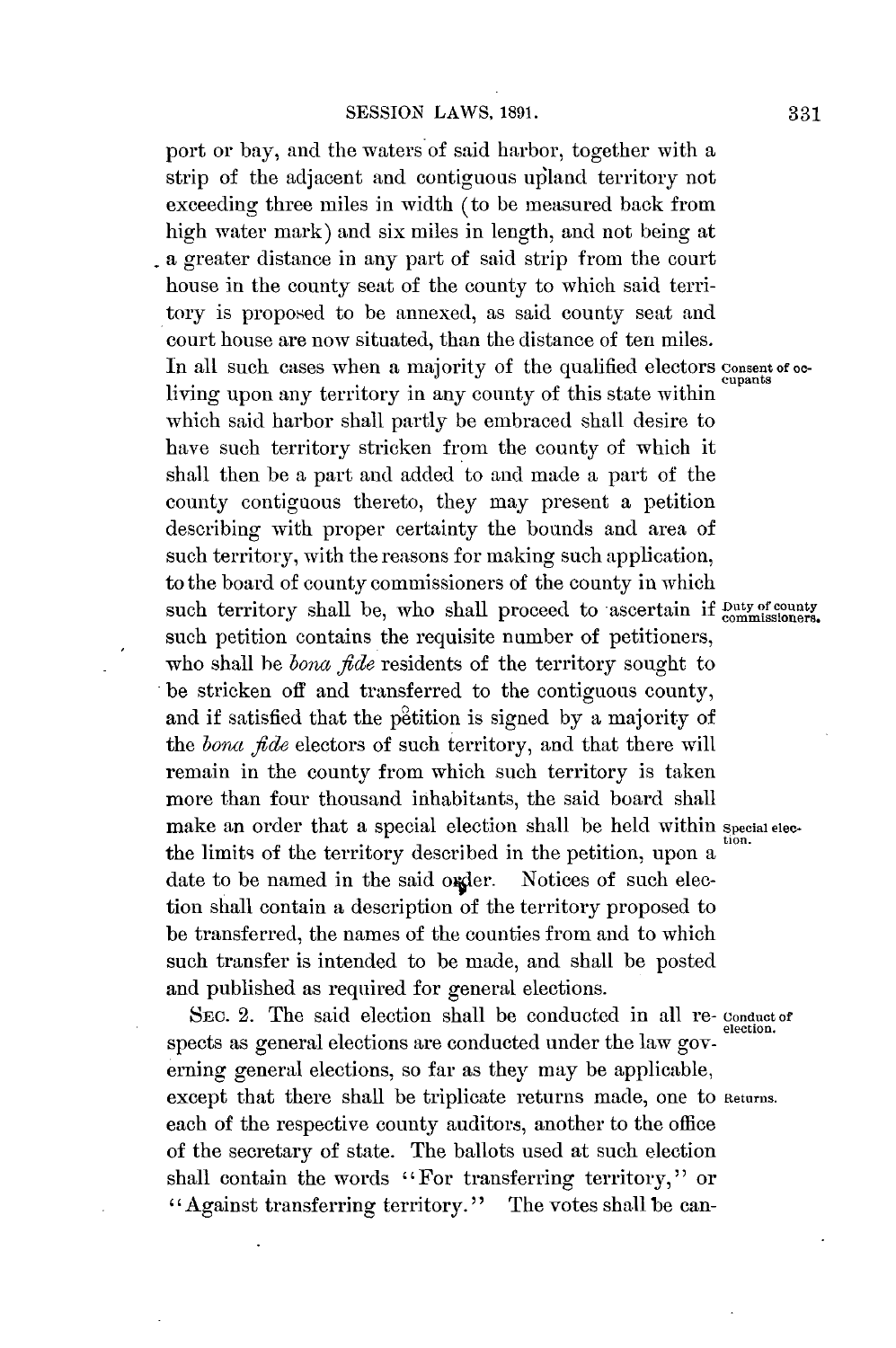vassed, as **by** law required, within twenty days, and if three-fifths of the votes cast in said territory at such election are "For transferring territory," the territory described in such petition shall become a part of and be added to and made a part of the county contiguous thereto, and within thirty days after the canvass of the returns of the elections held under the provisions of this act the gov-Governor's ernor shall issue his proclamation of the change of said county lines.

> SEc. **3. All** assessments and collection of taxes, and all judicial or other official proceedings commenced prior to the said governor's proclamation transferring such territory of the contiguous county, shall **be** continued, prosecuted and completed in the same manner as if no such transfer had been made.

Liability for<br>debts of county

Township, pre-<br>cinctand school SEC. 4. All township, precinct, school and road district<br>officers. **officers.** officers within such transferred territory shall continue to hold their respective offices within the county to which they may be transferred until their respective terms of office expire, and until their successors are elected and qualified.

> **SEC. 5. Every county which shall thus be enlarged from** territory taken from another codinty shall **be** liable for a just proportion of the existing debts of the county from which such territory shall have been stricken, which such proportion of indebtedness shall be paid **by** the county to which such territory shall have been transferred at such time and in such manner as may be agreed upon **by** the boards of county commissioners of both counties interested: *Provided*, That the county to which such territory may be transferred and attached shall not be liable for any portion of the debt of the county from which such territory has been taken, incurred in the purchase of any county property, or the construction of any county building then in use or under construction, which shall fall within and be retained **by** the county from which such territory shall have been taken.

**County au-** SEC. **6.** The county auditors of the respective counties **ditors.** interested in the transfer of territory, as in this act provided, are hereby constituted a board of appraisers and adjusters, to appraise the property, both real and personal,